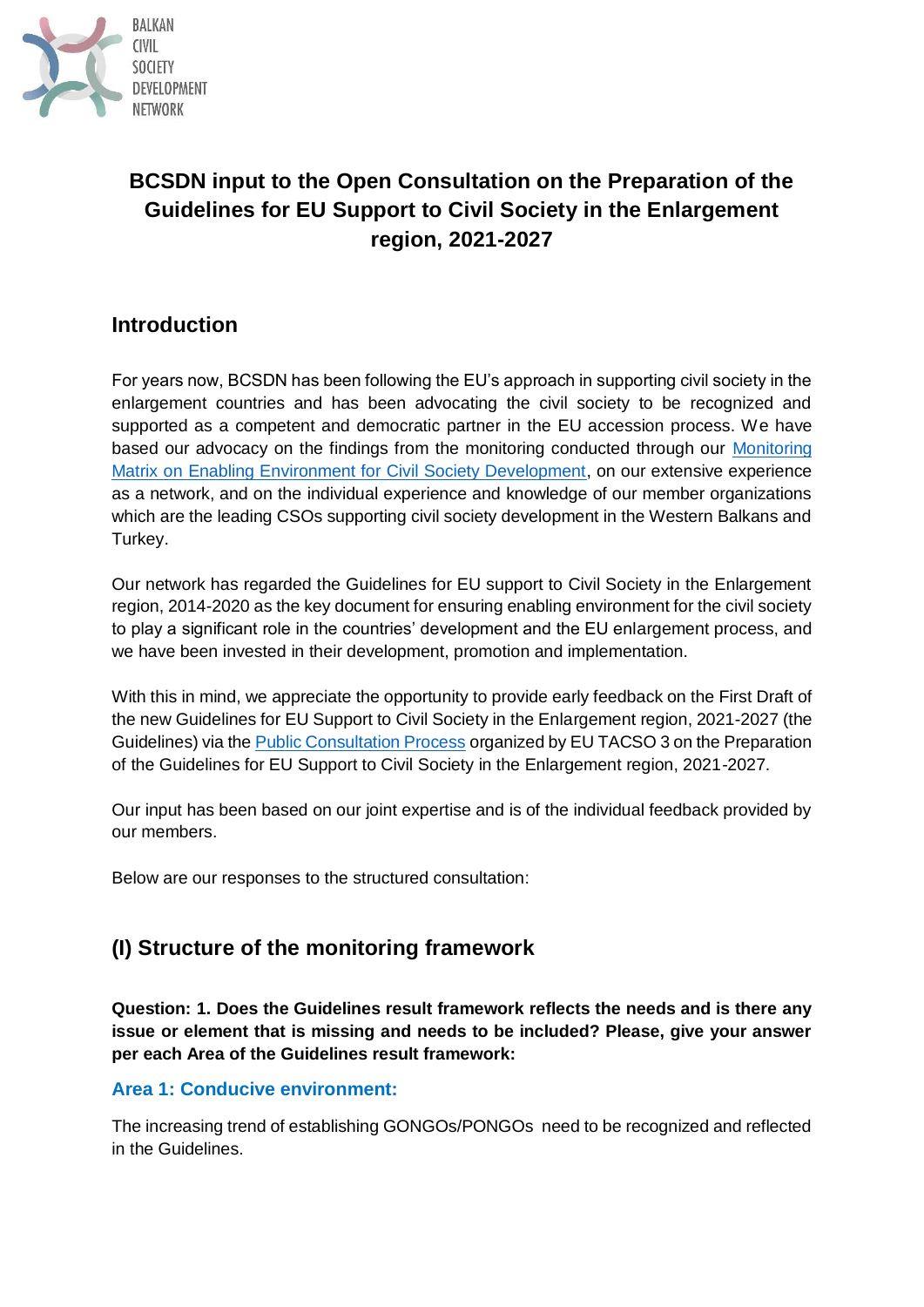

It is also necessary to introduce indicator about up-to-date data on public funding allocations also on local level. There is ongoing problem in all countries for determining the total amount of funds allocated for CSOs on central and local level, especially since governments under the budget lines for civil society organizations provide funds also to sports clubs for ex.

**1.3 (The state treats all CSOs equally with regards to their operation, and equitably with business entities)**. "Business entities" should be replaced with other entities or service providers. Referring to businesses, indirectly suggests that these are similar or equal entities.

**1.3b (CSOs are not subject to stricter administrative and operational requirements than business entities, can receive benefits and compete in public procurement on equal basis with business entities)** *– numbers of rejections or limited CSOs access to public procurement competition* - "Number of rejections" might not be adequate indicator as the reasons for rejection might be reasonable and substantiated.

### **Area 2: Changing relations CSOs and public institutions:**

**2.5.c. (Quality of legislative framework for employment and volunteeringin terms of: supportive employment policy and incentive programs for employment in CSOs).** *Clearly defined and non-discriminatory contractual relationships and Changing relations CSOs and public institutions- "implementation" should be included.*

**3.1.a (Percentage of laws/ by laws, strategies, other acts of public interest and policy reforms effectively consulted with CSOs)**. As some countries do not keep records of the number of participating CSOs, aditional sub-criteria should be introduced that would enatil the obligation of the state to keep such records.

**3.1.b (Mechanisms for dialogue are clear, open, accessible and efficient (issues are resolved in timely manner) on state (government, ministries, parliament) and local level (mayor, local administration, municipality council) efficient\*)** it is necessary to define what is meant by the mechanism for cooperation. Experience to date shows that the Councils for Cooperation with Civil Society in some countries do not meet the needs of the CSOs in the current state of societal polarization, and growing GONGOs activity. *Adequate follow-up of conclusions and recommendations* (to be added as in 3.1.b, and implemented)

3.2.c part to be included: *Mechanism for cooperation between state-CSOs are properly established and effectively operating.*

### **Area 3: CSOs Resilience and capacities**

The biggest challenge in this area relates to the sample of CSOs that are covered and whose capacities are assessed. First of all, it is necessary to establish a clear definition of the sector, cosidering that there are numerous, often broad definitions which, in addition to associations and foundations, also include professional associations, religious and sport organizations, etc.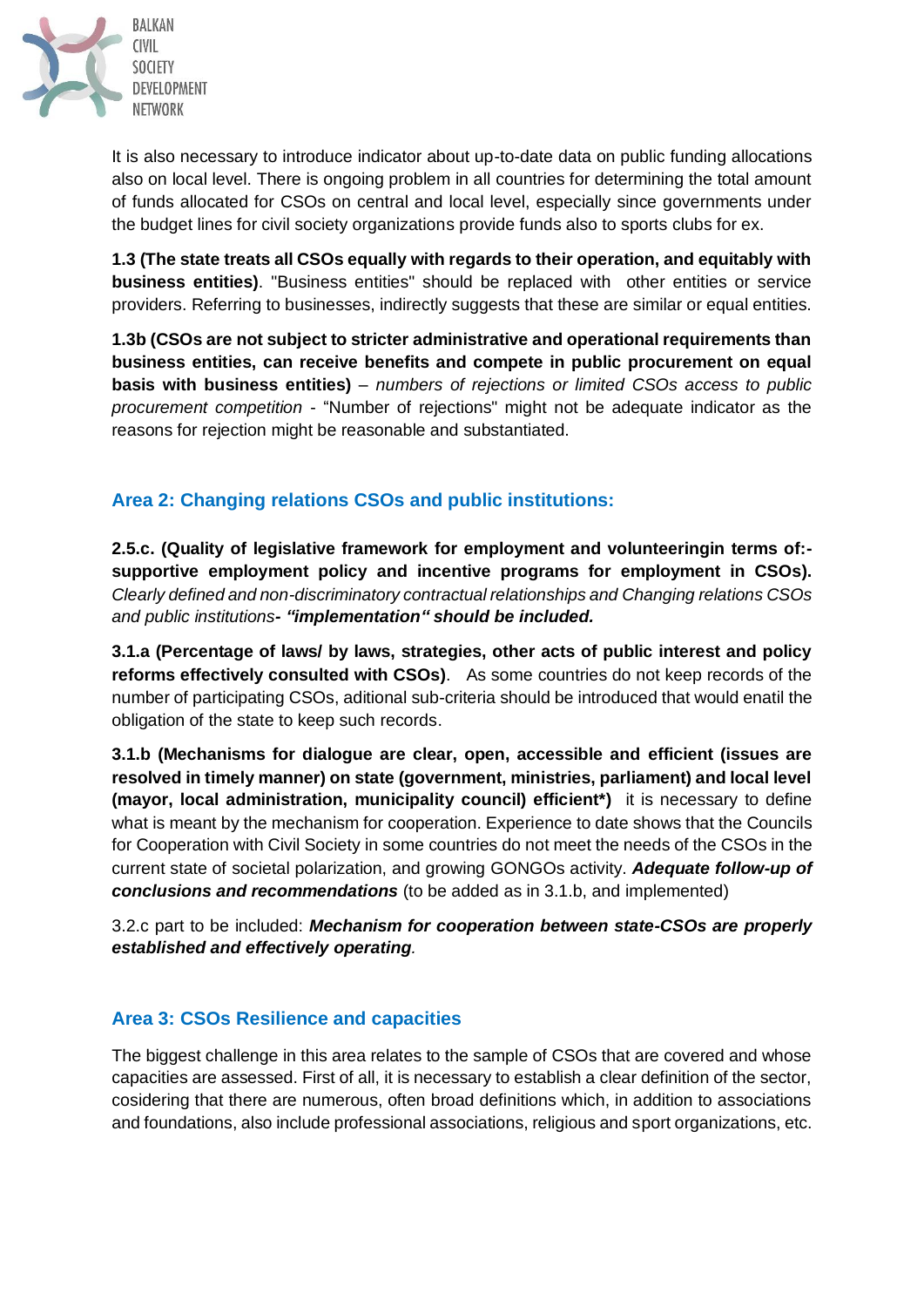

Then, even within the association itself, previous experiences show that the number of active organizations is much smaller than the total number of registered ones. An additional problem is the fact that, there are associations that are established to perform commercial activities through a legal form that allows easier functioning for example (IT, recreation and entertainment, working with children, performing the activities of a psychologist, etc.). In such circumstances, it is quite a challenge to determine what is a realistic and representative sample of the sector whose capacities are being assessed. The growing trend of GONGO and PONGO organizations further complicates the situation, as such organizations often mitigate the findings according to indicators that are expressed quantitatively.

**4.1.b. (Percentage of CSOs publishing their organizational structure and internal documents (statutes, financial regulations, rulebooks, codes of conduct etc.), incl. gender balance policies)**- *Rulebooks and financial regulations are might not be essential to be published, but financial information, governance structure, activities and results and list of its officials, donors and partners*.

**4.1.e (Gender balance in organization structures).** *Gender structure not only in organization but also in management structures of organization*.

**4.4.a (Share of CSOs that monitor and evaluate their projects and programmes funded by the EU using baselines and quality indicators (alt. Share of CSOs that engage in data collection)**) is actually a mandatory part of EU funded projects, so this indicator doesn't have a sense. It is more indicative if CSOs are using M&E tools for its functioning, for projects but also for overall work.

#### **4.4.b is missing entirely.**

**6.1.c (Data on sources of CSOs funding are available (incl. disclosure of names of the donors in line with data protection regulations).** This indicator is more related to transparency of work.

Additional indicators that will measure other aspects important for the CSO capacities and resilience should be included such as competence of personnel, competitive organizational capabilities, and dynamic organization structure, staff well-being, shared lidership, participatory of the internal decision making processes etc.

**5.1. (CSO activities are guided by long-term mission, vision and goals (VMG) defined by its members and are able to consistently follow it in their actions)-** *not all CSOs are member based.*

**5.1.a. (Number of CSOs, which have clearly defined VMG by its members)-** *not all CSOs are member based.*

**5.4. CSOs pursue public good in their work-** *CSOs activity is led by the public good / wellbeing of the public*

**6.1.b. (Donor policies are based on and inclusive of CSOs needs (indirect indicator)-** *Donor policies are consulted, based on and inclusive of CSOs needs.*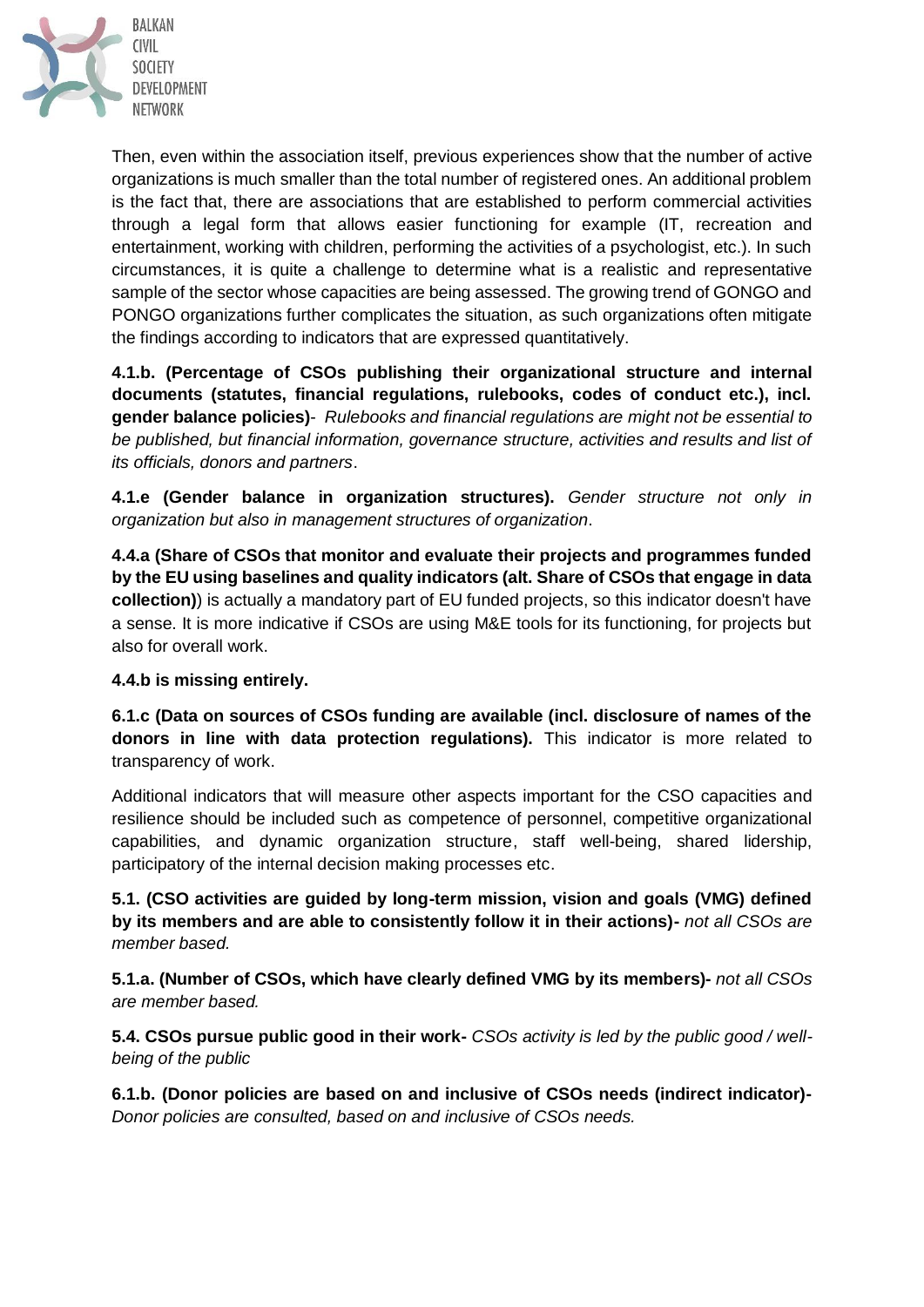

**6.2.b. (Cases of alternative funding sources (i.e. crowdfunding) practiced by CSOs)-** *There is a need for definition of the alternative funding sources, mentioning all types or an exhaustive list of the most used/known alternative funding sources)*

**6.3.a. (Existence of internal codes of conducts for employees and staff)- and** *Existence of human resource policies*

**6.3.b (Cases of support to exchange know-how, learning by staff and volunteers)***- Cases of support to staff development (exchange know-how, trainings, study visits, courses etc.)*

**6.3.c. (Hiring process are transparent and fundamental labour rights and standards are upheld, incl. gender policies)-** *incl. antidiscrimination policies*

# **(II) Methodology guiding the monitoring and assessment**

### **Question 2. What is the most appropriate monitoring approach in terms of period, who should gather data, etc.?**

Appropriate monitoring and integration of the monitoring results in the annual country reports and/or the negotiation framework is of key importance for the successful results of the Guidelines. Therefore it is necessary to be clearly state in the introductory part of the document who is conducting the monitoring process and at what dynamics. Based on all the information gathered and lessons learned so far, an optimal and sustainable model should be chosen. After the completion of the TACSO 3 phase, the optimal way is to entrust this process to the civil society itself, to those CSOs which have demonstrated the capacity for efficient and objective monitoring and commitment to supporting the development of the civil society. Such reports should be politically recognized by the EC. Another possibility is to shift the obligation to the Governments to collect data and report according to the model used for reporting by individual chapters (action plans). This approach would provide additional political credibility and at least partially solve the problem of the lack of the official state records. However, in the case of individual chapters, the question of the quality, and credibility of information and findings would be raised. In which case, CSOs would need to continue to do their shadow reports.

### **Question 3. How can the Guidelines result framework be practically linked to national strategic frameworks (strategies) and measures in order to ensure they are implemented in practice?**

Governments will link practically the Guidelines result framework to the national strategic frameworks, if the EU accession process requires this from them. Therefore the Guidelines need to be reflected consistently and in detail in the a) the annual Country Reports, b) where possible, in the Chapters of the negotiation framework and c) within the existing tools for monitoring implemented and used by the EU Commission.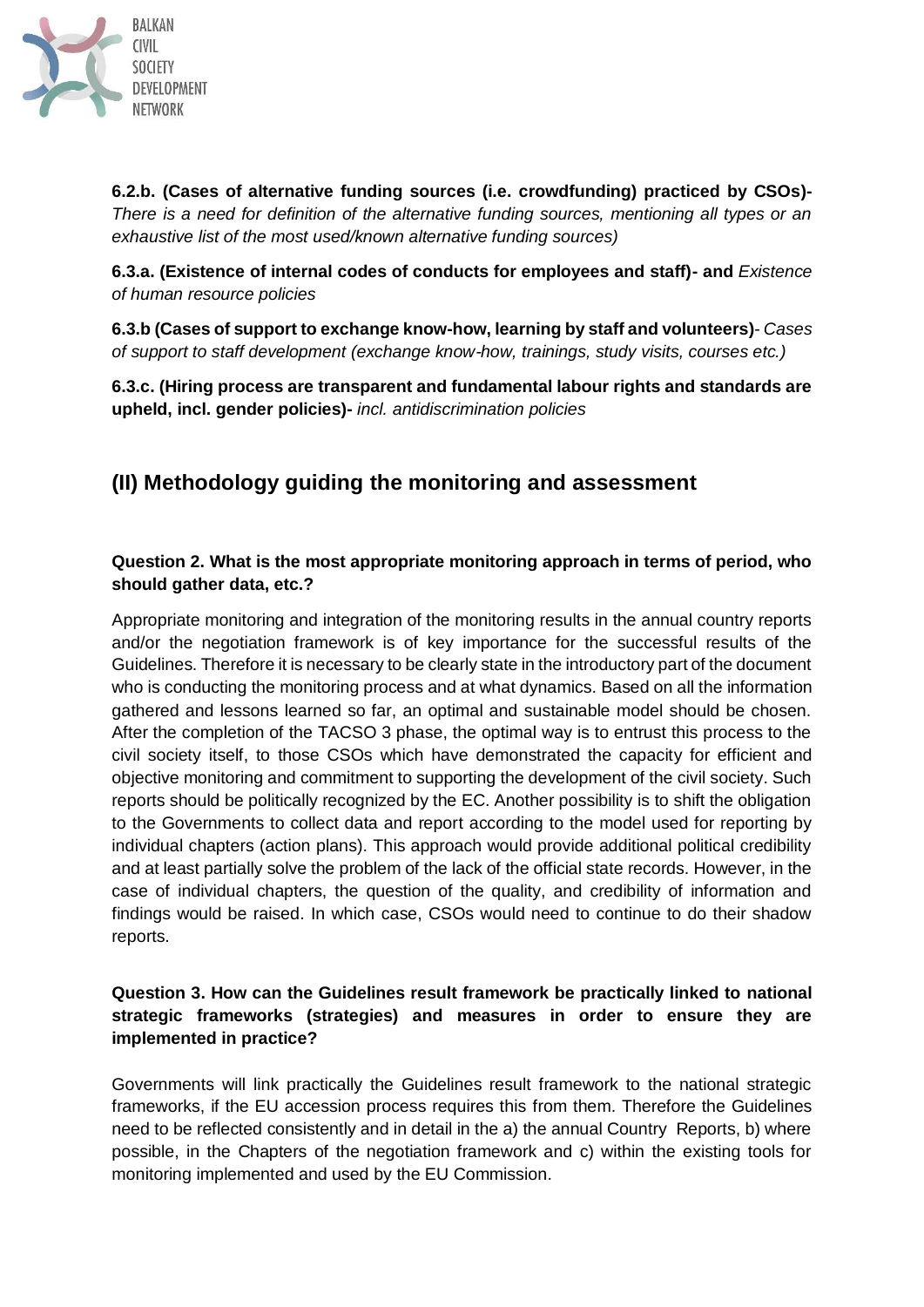

The process of reporting on the progress in the negotiation process, the findings of its monitoring must be clearly stated. The monitoring findings should be shared and discussed with national governments, civil society and other donors, for ensuring more substantial and coordinated support for the implementation of the national policies and strategies for an enabling environment for civil society.

They should provide basis and leverage to the EU Commission to take appropriate action towards Enlargement governments, especially in cases when there is an increasingly hostile environment for civil society and growing obstacles to civil society operations.

The Guidelines are also valuable reference document empowering CSOs to advocate and raise awareness on the importance of a conducive environment for civil society.

To serve to this purpose, the Guidelines must be provided with a political label and be included as a regular and binding monitoring instrument for assessing the progress of the WB countries. In addition the DG Near and EUDs should be willing and committed to using the monitoring results of the Guidelines for their programming of the financial support, but also in the political dialogue with the governments in the Enlargement countries.

Lessons from the previous period indicate that, even at the level of informing the state bodies, the Guidelines were recognized exclusively by the Government's contact points for cooperation or communication with CSOs. In order to achieve its purpose, a wide range of government actors must be informed about its importance and obligation to implement it, and reports about the progress in the negotiation process, need to clearly state the findings of the Guidelines monitoring.

### **Question 4. Can you share any relevant sources (global, regional, national) on measuring any specific indicator in the Guidelines result framework? Please, state the frequency of data gathering for each source shared, e.g. annually, bi-annually?**

BCSDN's Monitoring Matrix provides annual monitoring of the state of the civil society enabling environment in the Western Balkans and Turkey. Where the full MM methodology where each of the 152 indicators is monitored is performed on every two years, while in between the monitoring is performed on more limited number of indicators.

### **Question 4.1 Can you share any specific and relevant sources on measuring local public funding (Result 2.2.) and public consultation (Result 3.1.), e.g. annually, biannually?**

Same as above, BCSDN's Monitoring Matrix on enabling environment for civil society development.

#### **Question 5. Do you have any other comments or suggestion?**

When it comes to the inclusion of data from the local level, given the large number of LSGs and their non-harmonized practice, we consider it very challenging to include local level in the monitoring process. A more effective approach would be to include in the indicators the